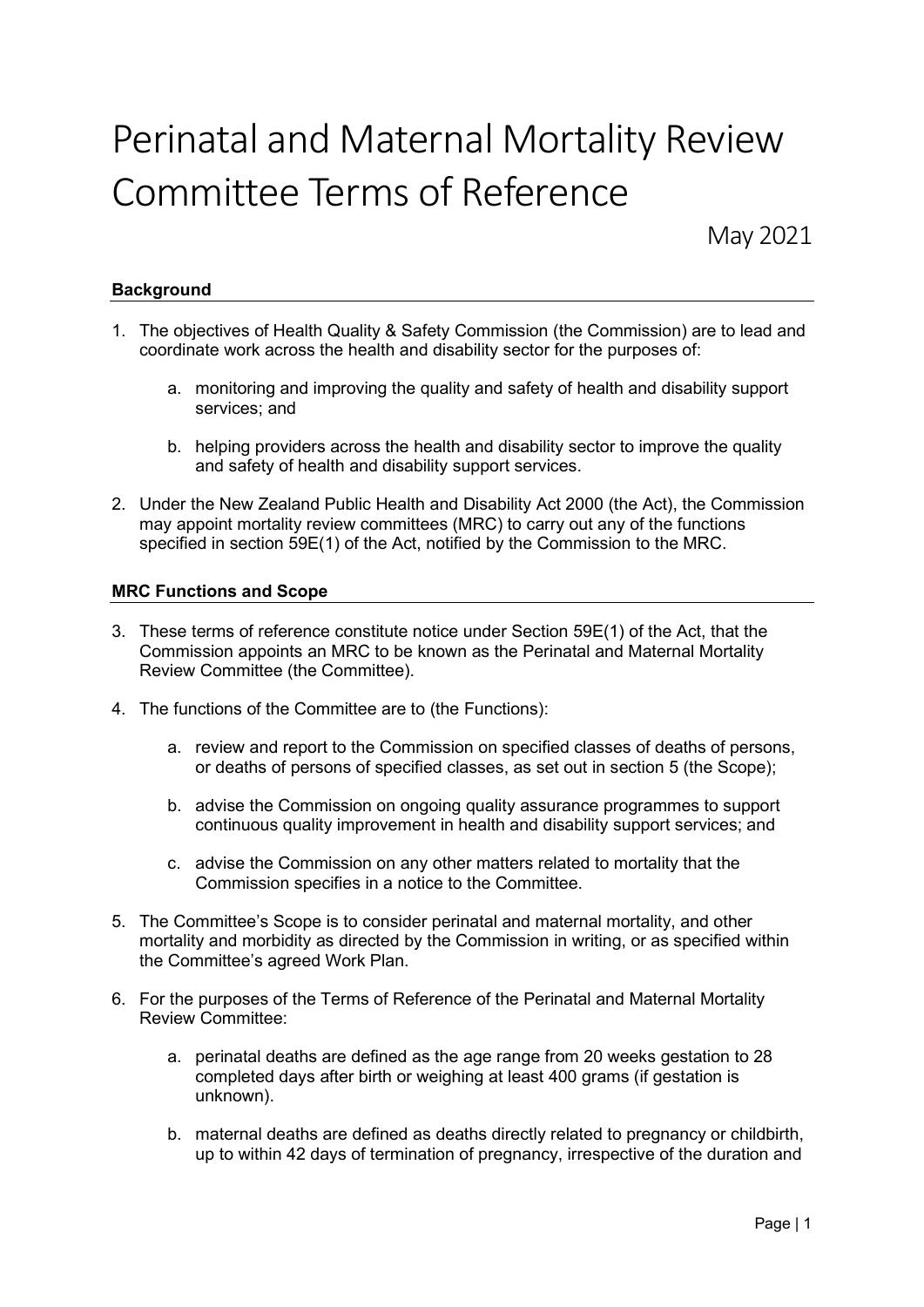site of the pregnancy, from any cause related to or aggravated by the pregnancy or its management.

7. The MRC is an independent advisor to the Commission. It will obtain information and undertake independent analysis, based on strategies and methodologies it designs, to inform and assist the Commission to reduce morbidity and mortality, within the Scope.

# Approach to performing its Functions

- 8. In performing its Functions, the Committee will:
	- a. provide independent advice to the Commission with a view to reducing the numbers of deaths within the Scope;
	- b. give effect to the Commission's responsibilities under Te Tiriti o Waitangi and ensure its review methodology, reports and recommendations contribute to achieving equitable outcomes for Māori by:
		- i. implementing Te Pou, Māori responsive rubric and guidelines<sup>1</sup>
		- ii. considering advice from Ngā Pou Arawhenua and other Māori stakeholders.
	- c. consult and engage with an appropriate range of stakeholders (including relevant Māori, and consumer representatives) in relation to informing and carrying out its Functions; and
	- d. ensure its advice and recommendations comply with the laws of New Zealand.

#### Work Plan

- 9. In accordance with section 59E(2) of the Act, the Committee is required to develop a strategic plan and methodologies that:
	- a. are designed to reduce morbidity and mortality; and
	- b. are relevant to the Committee's Functions.
- 10. By March of each year, the Committee will submit to the Commission for its approval, a proposed programme of work for the following financial year that sets out the Committee's:
	- a. strategic plan, methodologies and activities to undertake its activities in accordance with these terms of reference and achieve the Commission's expectations communicated to the Committee in Letters of Expectation;
	- b. approach to delivering the Commission's reporting requirements;
	- c. plan to disseminate (including publish) the Committee's recommendations; and
	- d. budget for undertaking the programme of work.

<sup>1</sup> https://www.hqsc.govt.nz/publications-and-resources/publication/3903/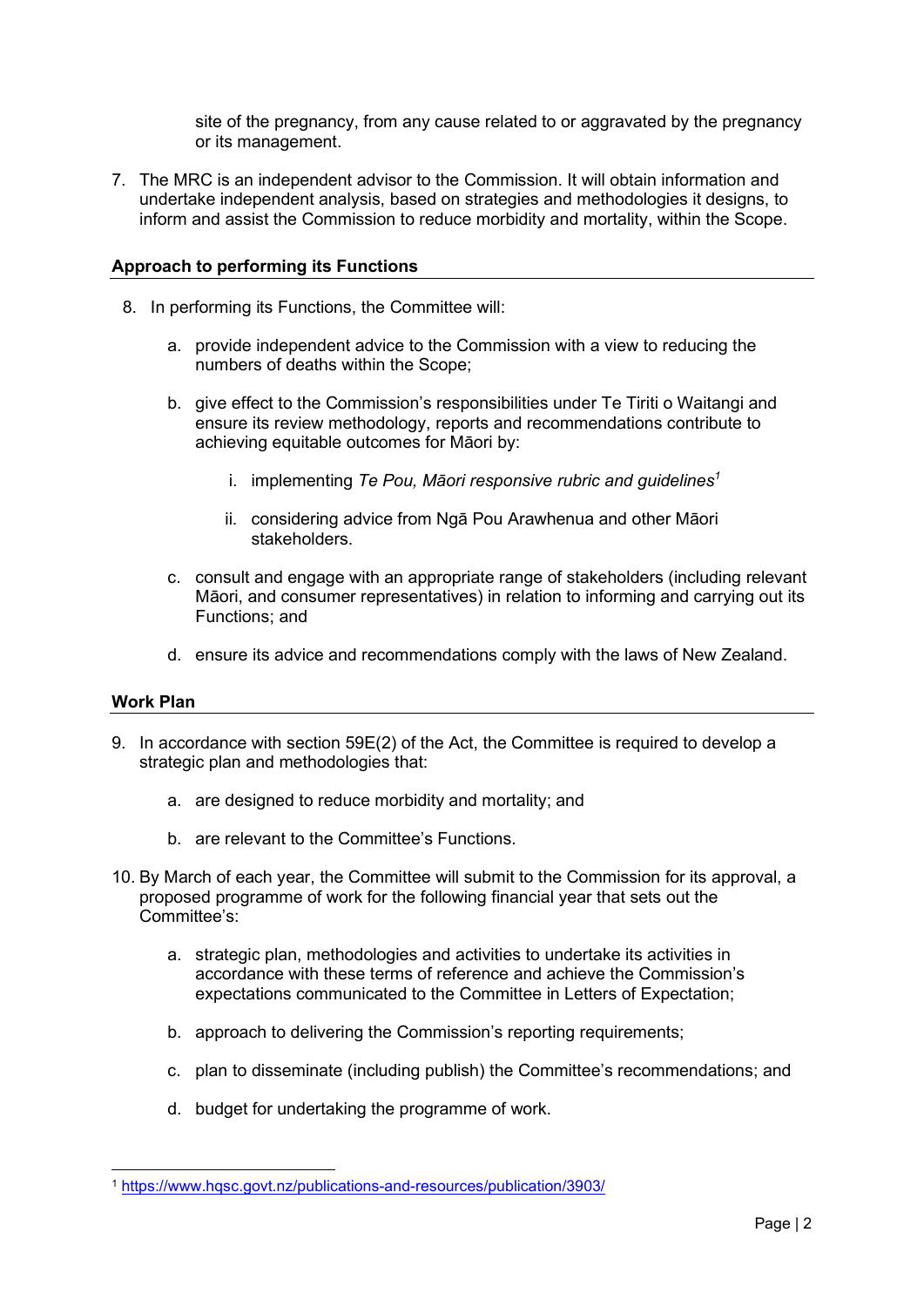- 11. If the Commission approves the proposed programme of work (the Work Plan), it will allocate a budget to it. The Committee must achieve the Work Plan within the assigned budget (the Committee's Budget).
- 12. In any case where the Budget is insufficient to achieve the Work Plan (e.g. due to unexpected higher costs), the Committee will discuss and agree with the Commission a variation to the Work Plan.

# Data collection, reports and other activities

- 13. The Commission will, in accordance with the Work Plan and from the Committee's Budget fund mortality data collection, analysis, and review activities relevant to the Scope, to inform the Committee and assist it to perform its Functions.
- 14. The Committee will oversee the activities described in section 13 to ensure its advice to the Commission is relevant, evidence-based and provided as quickly as practicable.
- 15. The Committee will provide advice to service providers in the health (including DHBs) and social sectors, on developing and enhancing systems to:
	- a. collect data in relation to the Scope;
	- b. monitor the number, categories and demographics of deaths relevant to the Scope, and to identify patterns and trends over time;
	- c. support nationwide local review to:
		- i. inform quality improvement initiatives, for system and practice
		- improvements to reduce morbidity and mortality within local communities
		- ii. provide data collection systems for national review; and
	- d. ensure the security of Information.
- 16. The Committee will report its advice and recommendations to the Commission based on its independent review and analysis. The Commission will receive and consider such reports.

#### Working relationships and communications

17. The Committee will develop and maintain positive working relationships with:

- a. other MRCs and the Commission, to ensure coordination and integration of their respective functions, minimise duplication, and improve efficiency and sustainability;
- b. relevant government bodies;
- c. relevant stakeholder organisations; and
- d. the MRC Māori Caucus, Ngā Pou Arawhenua.
- 18. The Committee will share with other MRCs, information it obtains in the course of performing its functions, provided: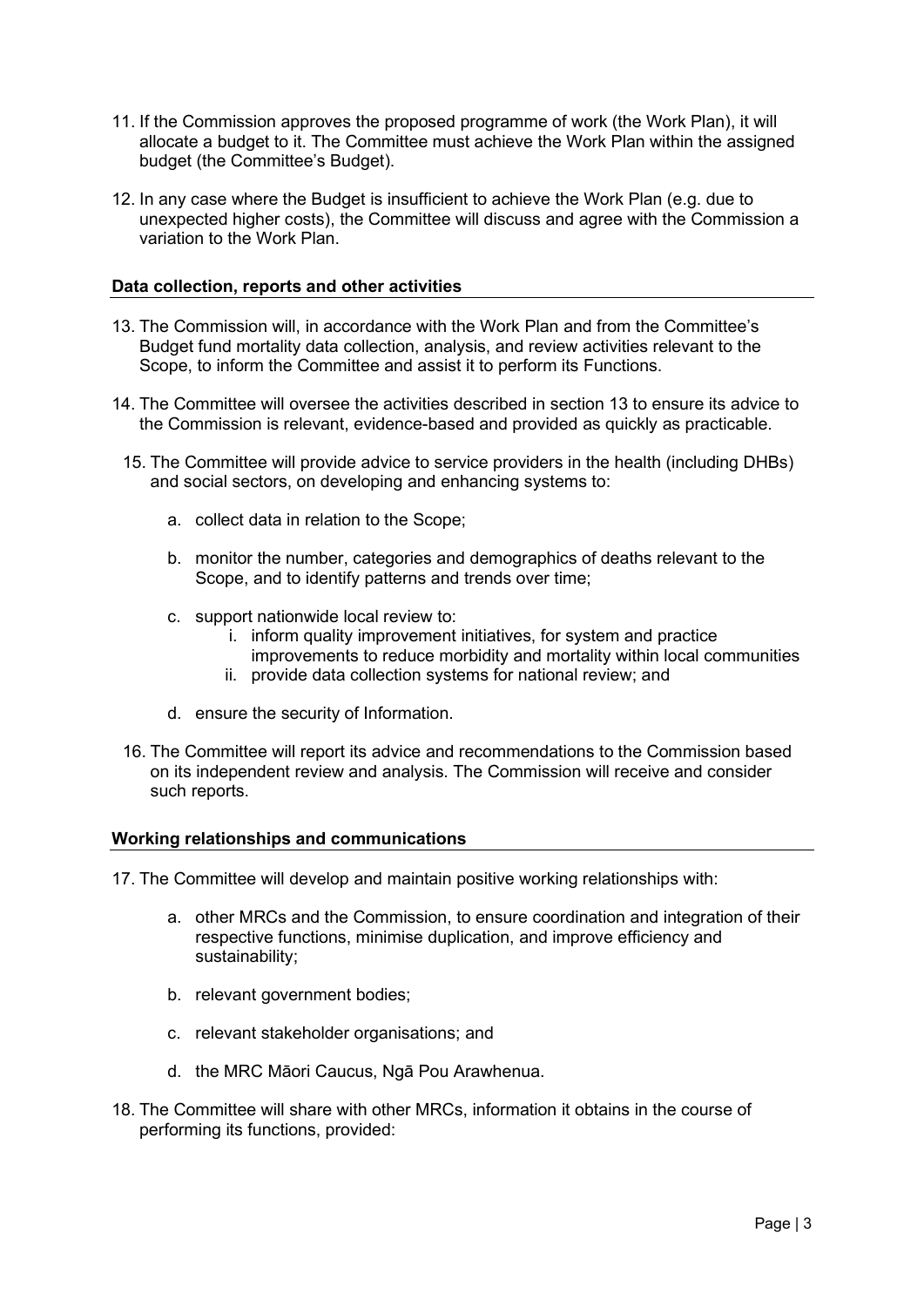- a. the information to be shared is relevant to the functions of the receiving MRC(s); and
- b. sharing the information with the receiving MRC is in accordance with the provisions in Schedule 5 to the Act.
- 19. The Committee (and its members) will advise the Commission in writing before it makes any media statements, public comment or publication in accordance with the Commission's communications policies.

#### Composition of the Committee

- 20. The Committee will have a maximum of eight members.
- 21. One member will have relevant, lived experience, whānau, consumer expertise and will provide a whānau, consumer, community perspective, and will be well networked to whānau, consumer, community groups.
- 22. The other members will together have knowledge and or expertise covering the following areas:
	- a. knowledge of quality improvement and risk management, in particular quality assurance in the health sector and including Māori quality frameworks
	- b. knowledge of quantitative and qualitative data and information gathering systems and analysis, including Maori research frameworks and methodologies
	- c. knowledge and experience of clinical epidemiology
	- d. knowledge of maternity service provision and management in DHBs and/or in the community
	- e. clinical experience in neonatal paediatrics, obstetrics, midwifery and other clinical expertise relevant to the Committee's function
	- f. knowledge of and experience in Māori health, Te Tiriti o Waitangi and health equity for Māori
	- g. knowledge of the health of other ethnicities and people with disabilities, and health inequity.
- 23. Members will be able to work strategically and have credibility in relevant communities.

#### Member's terms of appointment

- 24. Members of the Committee are appointed by the Commission for a term of up to three years. Members may be appointed for further terms, however, reappointment is not automatic, nor should it be expected.
- 25. The Commission may use a number of selection methods in order to bring specific knowledge and expertise to a Committee. This may include calling for nominations from expert groups to approaching appropriate people individually when required.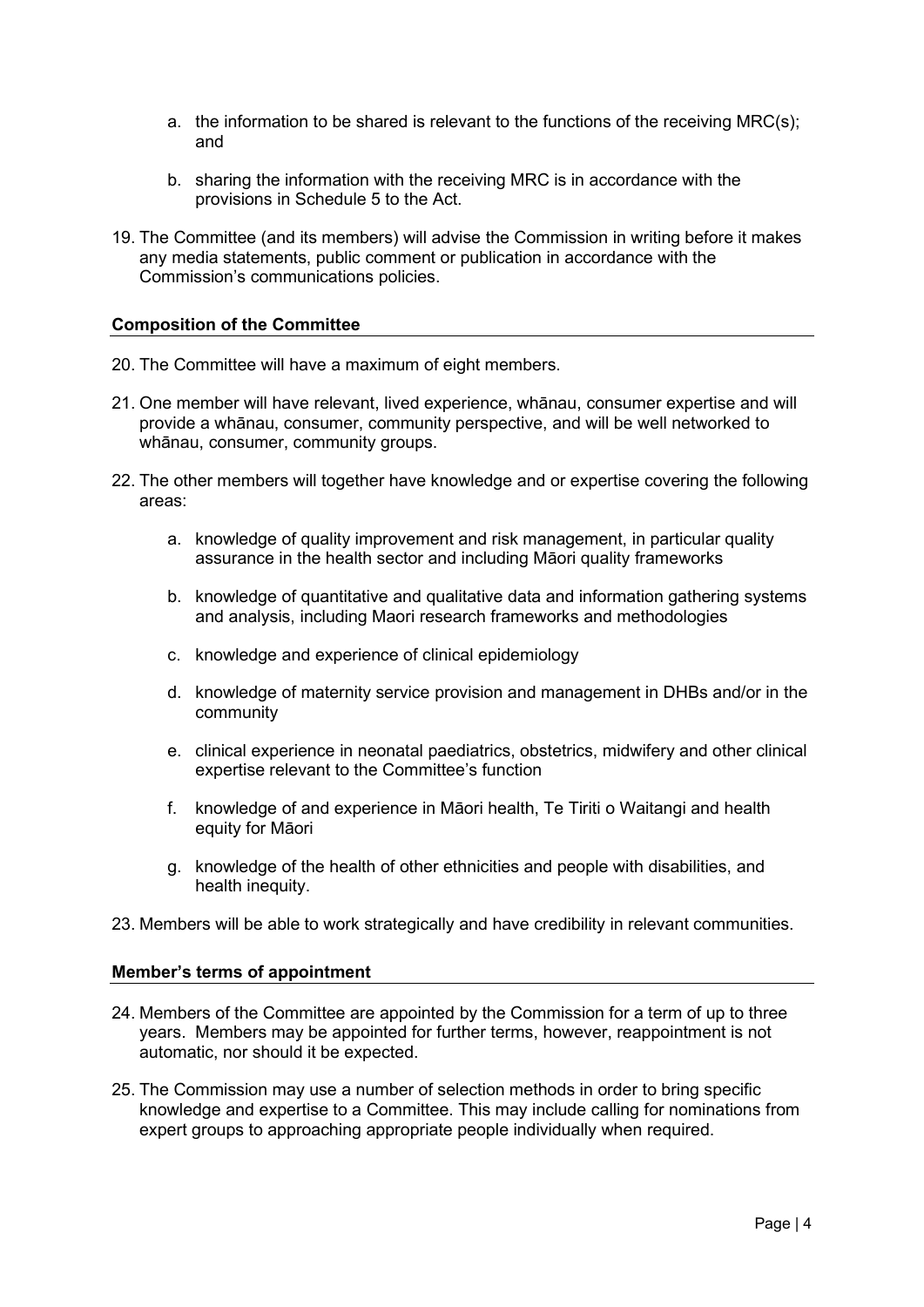- 26. Any member of the Committee may at any time resign as a member by advising the Commission in writing.
- 27. The Commission may remove any member of the Committee at any time for inability to perform the functions of membership, conflict of interest, bankruptcy, neglect of duty, or misconduct, each proved to the Commission's satisfaction.
- 28. The Commission may from time to time alter or reconstitute the Committee, or discharge any member of the Committee or appoint new members to the Committee for the purpose of decreasing or increasing the membership, filling any vacancies or ensuring coverage of expertise as anticipated in sections 21 and 212.
- 29. Member's fees will be set with reference to the Cabinet Fees Framework<sup>2</sup> and specified in each member's letter of appointment.
- 30. Actual and reasonable expenses for activities required by the Committee of its members (e.g. travel, accommodation) will be met from the Committee's Budget provided the Secretariat has approved the expense prior to it being incurred.

#### Collaboration with other organisations

- 31. In order for the Committee to work collaboratively with other organisations, groups, or individuals that have an interest in, or will be affected by, its activities and advice, the Committee may invite representatives of stakeholder organisations (including from the Public Sector) to attend and speak at its meetings.
- 32. To avoid doubt, such representatives are not members of the Committee, have no voting rights and are not entitled to members' fees.
- 33. Attendance by such representatives at committee meetings, will be at the cost of their respective organisation.

# Co-opting additional expertise

- 34. The Committee may co-opt additional people to the Committee or to working groups of the Committee, where it determines additional expertise is required.
- 35. The expense associated with additional co-opted resources must be met within the Committee's Budget.
- 36. Such co-opted persons are not members of the Committee, have no voting rights and are not entitled to members' fees.

# Meetings and Procedures

37. The Committee will determine and regulate its own procedures in consultation with the Secretariat provided those procedures are within the Budget and not inconsistent with the Act. Such procedures will be recorded and maintained by the Secretariat, and cover matters including:

<sup>&</sup>lt;sup>2</sup> Cabinet Fees Framework https://www.publicservice.govt.nz/our-

work/fees/#:~:text=Guidance%20on%20fees%20paid%20to,Fees%20Framework%20(the%20Frame work)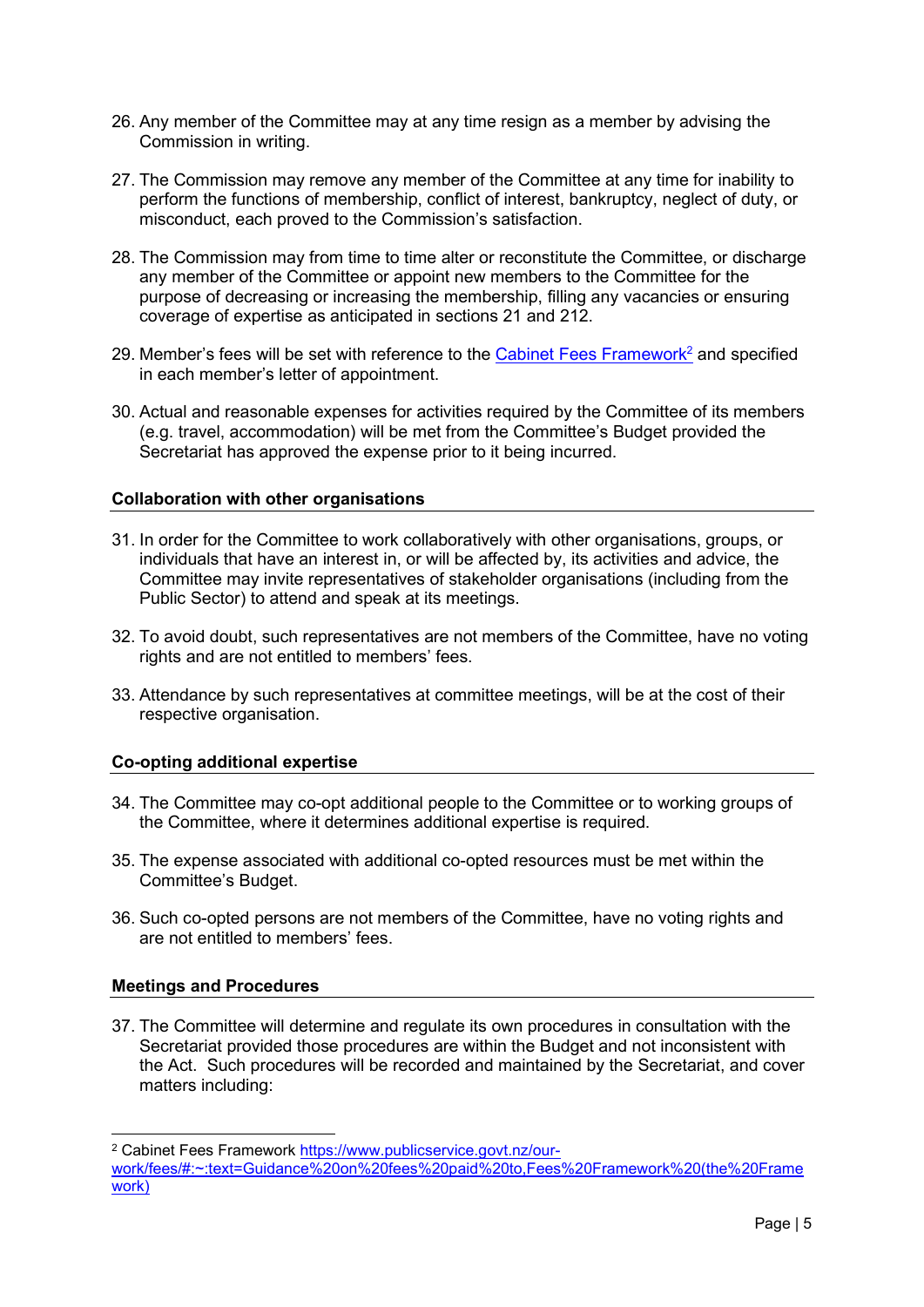- a. the timing and frequency of meetings;
- b. attendance expectations of members;
- c. the quorum of the Committee that must be present to conduct the Committee's business; and
- d. how the Committee will make decisions and treatment of dissenting views.
- 38. The Chair is responsible for ensuring minutes are taken at each meeting and a record of decisions is maintained.

#### Chairs and Deputy Chair

39. The Commission will appoint up to two members of the Committee to be either Co-Chairs or Chair and Deputy Chair. A co-chair allowance is applicable where the Commission identifies the opportunity to reflect a suitable Māori/Crown partnership and there is Committee member interest in being appointed to the role.

40. One or both Chairs will:

- a. preside at every meeting of the Committee
- b. attend regular meetings of the MRC Chairs (Chairs' Meetings) to ensure cooperation and integration across MRCs wherever possible, and the best allocation of limited resources
- c. meet with the Commission, on its request
- d. attend other MRC meetings at the Commission's request.
- 41. The Deputy Chairperson (where one is appointed) may act as the Chair in situations where the Chairperson is not present or is otherwise unable to act.

#### Role and responsibilities of the Committee and its members

- 42. The Committee as a whole will:
	- a. ensure that the independent views of members are given due weight and consideration;
	- b. ensure fair and full participation of members;
	- c. regularly review its own performance; and
	- d. give effect to its responsibilities under Te Tiriti o Waitangi.
- 43. All Committee members (including the Chairs and Deputy Chair) will:
	- a. participate actively in Committee meetings and relevant events;
	- b. communicate and engage with other committee members constructively;
	- c. support the Committee's work;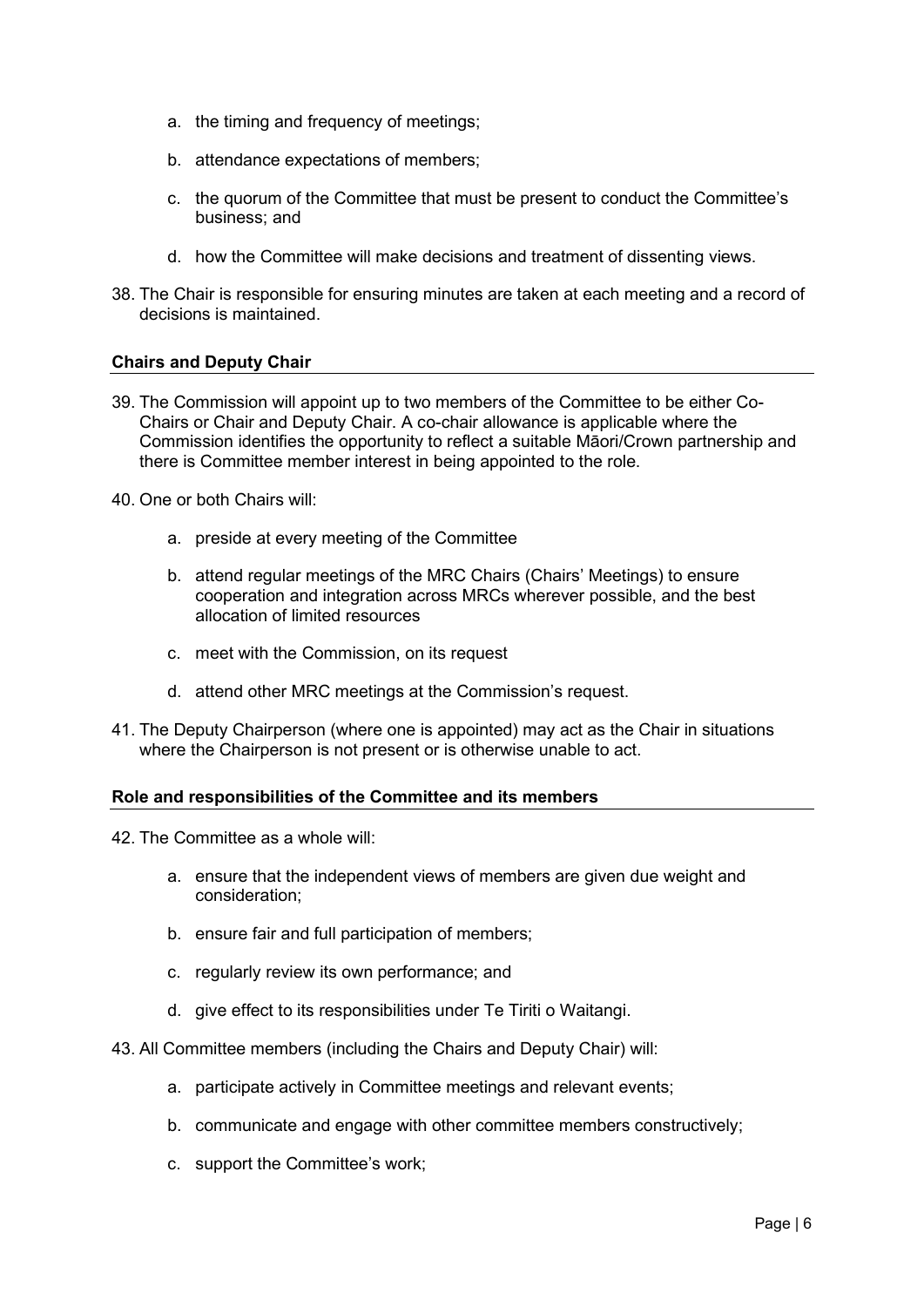- d. prepare in advance for meetings and other duties;
- e. demonstrate their commitment by attending all meetings (where relevant);
- f. be informed about the Committee and its strategic environment;
- g. commit to representing the interests of the Committee as a whole; and
- h. be committed to the Committee's continual improvement by participating in selfassessment processes and professional development opportunities that support the Committee's work, including as made available or recommended by the Chair or the Commission.
- 44. Members must remain fully familiar with the duties and obligation of their position at all times and ensure they:
	- a. comply with the Act;
	- b. act with honesty and integrity;
	- c. act in good faith and not at the expense of the Committee's interests;
	- d. act with reasonable skill, diligence and care;
	- e. not disclose information gained in their capacity as a member; and
	- f. maintain their independence (see also 'Conflicts of Interest' below).
- 45. Members attend meetings and undertake Committee activities as independent persons responsible to the Committee as a whole. Members are not appointed as representatives of professional organisations and groups. The Committee should not, therefore, assume that a particular group's interests have been taken into account because a member is associated with a particular group.

# Conflicts of Interest

- 46. Members must perform their functions in good faith, honestly and impartially and avoid situations that might compromise their integrity or otherwise lead to conflicts of interest. Proper observation of these principles will protect the Committee and its members and will ensure that it provides independent advice and retains the Commission's and public confidence.
- 47. Members are required to declare any relevant interests to the full Committee and the Commission. In accordance with Conflicts of Interest Guide, the Commission will, determine whether or not the interest represents a conflict, and if so, what action will be taken.
- 48. Members will declare any actual, potential or perceived conflicts of interest at the start of each meeting.

# **Confidentiality**

49. In these terms of reference, 'Information' means any information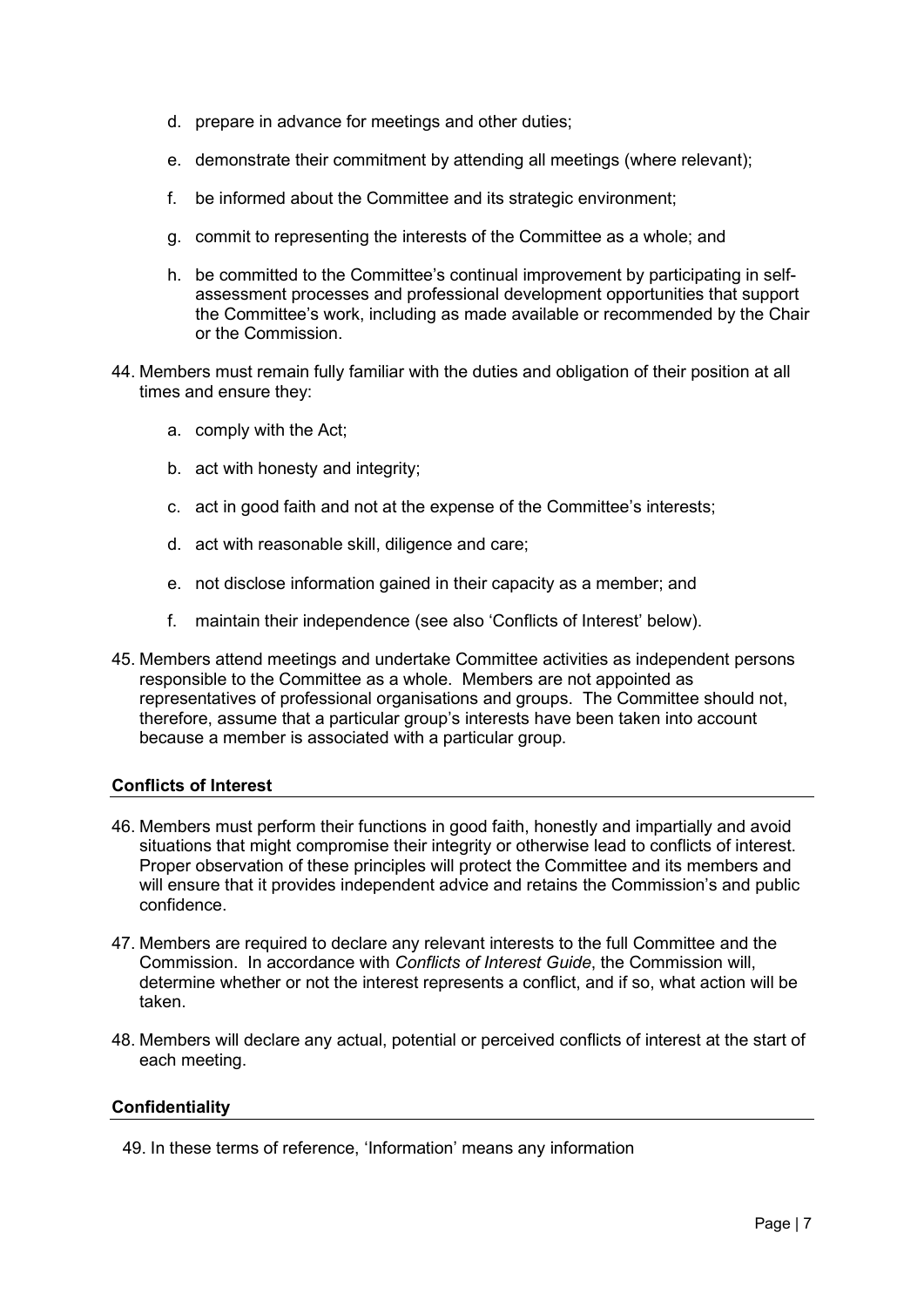- a. that is personal information within the meaning of section 2(1) of the Privacy Act 1993; and
- b. that became known to any member or executive officer or agent of a mortality review committee only because of the committee's functions being carried out (for example, because it is contained in a document created, and made available to the member or executive officer or agent, only because of those functions being carried out), whether or not the carrying out of those functions is completed.
- 50. The maintenance of confidentiality of Information is crucial to the functioning of the Committee. Members must comply with the provisions of Schedule 5 to the Act regarding production, disclosure and recording of information.<sup>3</sup>

# **Secretariat**

- 51. The Commission employs staff to assist the Committee and act as its secretariat (the Secretariat). The cost of the Secretariat to the Commission is funded by the Committee's Budget.
- 52. The Committee is expected to work constructively and cooperatively with the Secretariat, and vice-versa.
- 53. The Secretariat acts on the instruction of a Chair/ or both Chairs where relevant.
- 54. The Secretariat will support the Committee in the performance of its Functions, including by providing:
	- a. expert subject matter knowledge and expertise, policy analysis and analytical support and guidance in relation to matters outside the scope of the Members collective expertise e.g. guidance on governmental and ministerial processes;
	- b. budget management, contract management and service procurement to assist the Committee to achieve its Work Plan within the Committee's Budget;
	- c. central communications systems support for correspondence and public relations purposes, including secure communication between Committee Members and 'agents'<sup>4</sup> ;
	- d. liaison on behalf of the Committee within and across government and nongovernment organisations;
	- e. administrative support to organise, minute and follow up on committee meetings and/ or working groups as set out in the Work Plan and within the Committee's Budget; and
	- f. additional support for the Committee to carry out its Functions, as agreed with the Chair and within the Committee's Budget.

#### Performance measures

<sup>3</sup> Note, disclosure of information contrary to Schedule 5 of the Act is an offence.

<sup>4</sup> Appointed in accordance with Schedule 5 of the Act